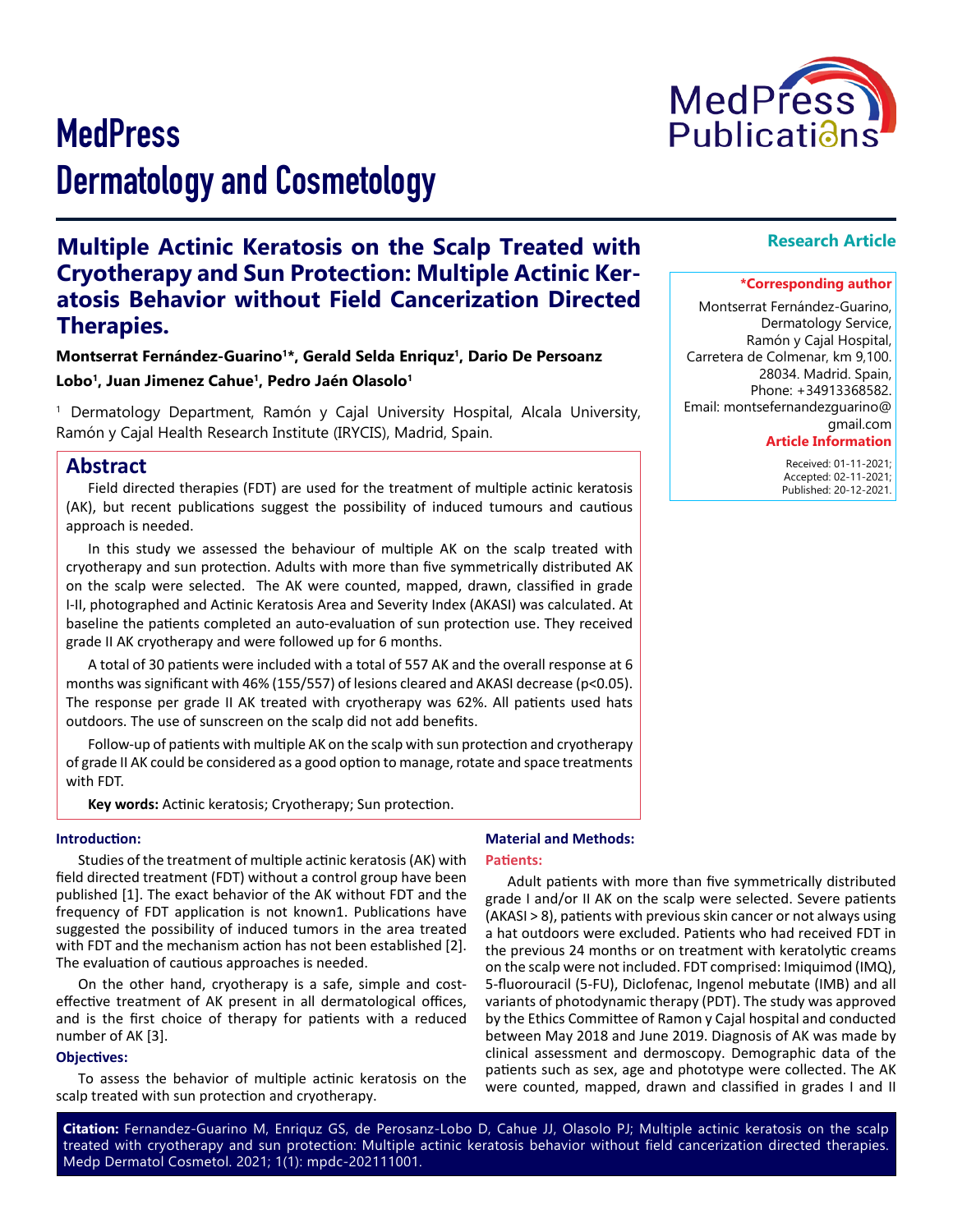and photographed. The Actinic Kerastosis area and severity index (AKASI) was calculated. Also, at baseline the patient completed an auto-evaluation in a visual analogue score (VAS, 0-10) on sunscreen use.

### **Treatment protocol and response evaluation:**

Patients were evaluated at 3 and 6 months. Cryotherapy for grade II AK was applied in. two cycles of 10 seconds. At follow-ip the AK were counted, mapped and drawn again, and the AKASI was recalculated. The new AK, presented after the previous revision, were localized, counted and classified by grade.

The response to cryotherapy of grade II AK was assessed counting not only the total of AK but also per cryotherapy treated lesion.

#### **Statistical analysis:**

Complete AK clearance was compared between groups using student t-test and 95% confidence interval (CI) assuming the independency between lesions. The total of AK (total and grades I or II) were divided into two groups depending on the use or nonuse of sunscreen. They were compared by using the two-tailed student t test with a significant value of p<0.05. The punctuation of 5 in the VAS was selected for dividing the patients according to the use of the sunscreen.

### **Results:**

A total of 30 patients were included, all males, with a medium age of 77.23 (SD 4.99), a medium phototype of 2.13 (SD0.37) (Table 1) and with a medium AKASI of 4.37 (SD 1.59). A total of 557 AK were studied, 347 grade I and 210 grade II. The medium AK per subject was 18.57 (SD11.24), divided in 11.57 (SD 8.52) grade I and 6.70 (SD 4.88) grade II. Patients using sunscreen had a total of 317 AK with a medium AKASI of 4.17 (SD1.54), and a medium of 16.69 (SD 11.58) AK per subject. Patients not using sunscreen had had a total of 240 AK, with a medium AKASI of 4.73 (SD1.67) and a medium of 21.82 (SD10.33) AK per patient. Both groups were comparative at baseline (p>0.005).

**Table 1:** Patients demographic data and lesion characteristics at baseline

|                                                   |                 | <b>NO SUNSCREEN USE</b>   | <b>SUNSCREEN USE</b> |          |
|---------------------------------------------------|-----------------|---------------------------|----------------------|----------|
| <b>N=30 PATIENTS</b>                              |                 | $N = 11$                  | $N = 19$             |          |
|                                                   |                 |                           |                      |          |
| <b>SEX</b>                                        |                 |                           |                      |          |
| Male                                              | 30 (100%))      |                           |                      |          |
| Female                                            | $0(0\%)$        |                           |                      |          |
| AGE (years)<br>mean± SD                           | 77.23±4.99      |                           |                      |          |
|                                                   |                 |                           |                      |          |
| <b>PHOTOTYPE</b>                                  | 2.13(0.37)      |                           |                      |          |
| <b>Total lesions per subject</b><br>Mean $\pm$ SD |                 | 18.57 ±11.24 21.82 ±10.33 | $16.69 \pm 11.58$    | p=0.896  |
|                                                   |                 |                           |                      |          |
| $Grade$ $I \pm SD$                                | 11.57±8.52      | $15.00 \pm 7.01$          | $9.58 + 8.80$        | p=0.525  |
| Grade II ± SD                                     | 6.701±4.88      | $5.82 \pm 3.97$           | $7.21 \pm 5.37$      | p=0.314  |
| Total lesions (n)                                 | 557             | 240                       | 317                  | $p=1.21$ |
| Grade I                                           | 347             | 165                       | 182                  | p=1.77   |
| Grade II                                          | 210             | 75                        | 135                  | $p=0.69$ |
| $AKASI \pm SD$                                    | $4.37 \pm 1.59$ | $4.73 + 1.67$             | $4.17 \pm 1.54$      | p=0.896  |
| VAS (0-10) use of<br>sunscreen                    |                 | $2.1 \pm 2.0$             | $8.84 \pm 2.36$      |          |
| VAS (0-10) use of hat                             |                 | $10 + 0$                  | $10 \pm 0$           |          |
|                                                   |                 | SD: standard deviation.   |                      |          |

The overall response of the AK at three months was 34% (190/557) and was significative (p=0.00). The response of grade I was 38% (130/347, p=0.00) and grade II 29% (60/210, p =0.091) (Table 2). At three months, 68 new lesions appeared in the field (19%), 8% of which were grade I AK(18/217) and 33% were grade II AK(50/150). Among the 150 grade II AK at three months, 50 were new, and the response at three months per AK treated with cryotherapy was 48% (150-50/210, p=001). The medium AKASI at three months was 3.5 (SD 1.55, p=001), and decreased significantly from the basal AKASI (4.37, SD1.59).

**Table 2:** Overall, by grade and akasi response at 3 and 6 months, new lesions per revision by grade and response per lesion treated with cryotherapy.

|                                  | <b>RESPONSE</b> | P value*    | <b>NEW LESIONS/</b> | <b>RESPONSE/</b>                |  |  |  |
|----------------------------------|-----------------|-------------|---------------------|---------------------------------|--|--|--|
|                                  |                 |             | <b>REVISION</b>     | <b>LESION TREATED (P value)</b> |  |  |  |
|                                  |                 |             |                     |                                 |  |  |  |
| <b>3 MONTHS</b>                  |                 |             |                     |                                 |  |  |  |
| Overall                          | 190/557 (34%)   | $p = 0.000$ | 68/367 (19%)        |                                 |  |  |  |
| Grade I                          | 130/347 (38%)   | $p = 0.000$ | 18/217 (8%)         |                                 |  |  |  |
| Grade II                         | 60/210 (29%)    | $p=0,023$   | 50/150 (33%)        | 150-50/210 (48%) (p=0.000)      |  |  |  |
| AKASI ± SD                       | $3.5 \pm 1.55$  | $P = 0.001$ |                     |                                 |  |  |  |
| 6 MONTHS (with respect to basal) |                 |             |                     |                                 |  |  |  |
| Overall                          | 255/557 (46%)   | $p = 0.001$ | 127/302 (42%)       |                                 |  |  |  |
| Grade I                          | 193/347 (56%)   | $p = 0.000$ | 36/154 (23%)        |                                 |  |  |  |
| Grade II                         | 62/210 (30 %)   | $p = 0.181$ | 91/148 (62%)        | 148-91/151 (38%) (p=0,001)      |  |  |  |
| <b>AKASI ± SD</b>                | $3.39 + 1.37$   | $P=0.002$   |                     |                                 |  |  |  |

The overall response of the AK at six months was significative (p=0,001) with respect to basal, with 46% (155/557) of lesions cleared, 56% response of the grade I AK (193/247, p=0.00) and 30% response of the grade II (62/210, p=0.18). At six months, a total of 127 AK appeared in the field (42%, 127/302), 36 were grade I AK(23%, 36/154) and 91 were grade II (62%, 91/148, p=0.000). Among the 148 grade II AK treated with cryotherapy, 91 (62%) were new, and the response per AK treated at the three months revision was 38% (148-91/151, p=0.000). The medium AKASI was 3.39 (SD 1.37) and decreased with respect to the basal AKASI (p =0.002).

No differences were found between patients using or not sunscreen but always wearing a hat are presented at baseline, at three and six months (Table 3, Supplementary material).

**Table 3:** Comparison in ak count and akasi with hat and hat plus sunscreen.

|                     | <b>SUNSCREEN AND HAT</b> | НАТ              | P value    |
|---------------------|--------------------------|------------------|------------|
| <b>THREE MONTHS</b> |                          |                  |            |
| -Overall count      | 17.28 (SD10.34)          | 12.01 (SD 13.80) | $p=0.22$   |
| -AKASI              | 3.86 (SD 1.61)           | 3.84 (SD 1.54)   | $p=0.97$   |
| <b>SIX MONTHS</b>   |                          |                  |            |
| -Overall count      | 11.82 (SD9.65)           | 11.55 (SD 10.60) | $p=0.95$   |
| -AKASI              | 3.13 (SD 0.82)           | 4.18 (SD 1.62)   | $p = 0.61$ |

#### **Discussion:**

The natural history of AK is regression and low risk of progression, and they are even a risk marker of no melanoma skin cancer (NMSC). There have been no publications reporting that AK treatment resulted in the reduction of NMSC [1].Thus, conservative treatments and follow-up is an option for the management of patients with multiple AK, especially in those with fewer than 10 AK, in which the risk of NMSC is low and the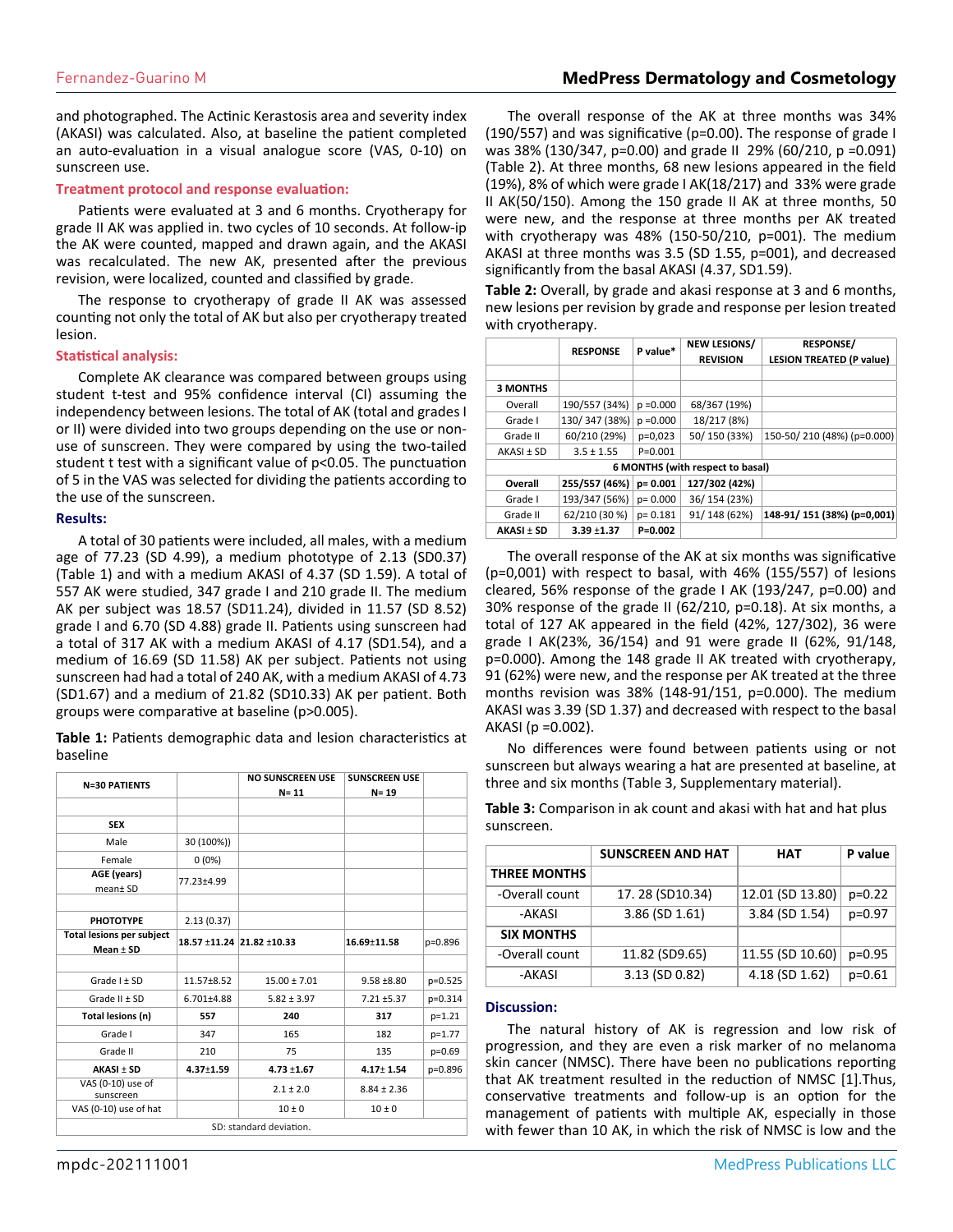## Fernandez-Guarino M **MedPress Dermatology and Cosmetology**

interval of FDT is not clear [1,3,4]. On the other hand, treatment with FDT requires the destruction of AK, and is sometimes painful, produces discomfort [2] and is expensive [5], even adjusted per AK treat [3,4]. Changing treatment is a real practiced approach strategy [1,3] and is cost-effective [5].

The aim of this study was to assess the behaviour of AK in the field without FDT. High risk patients were excluded, and patients selected were only followed for six months so as not to comprise other therapeutic options for them. Patients who always wear a hat covering the scalp were considered necessary to be included in the study to avoid sun exposure bias. The previous 24 months without FDT were considered sufficient to clear the interaction with the field. The AK were cautiously drawn and mapped to assess their exact location on the scalp and to notice if they were new or were previously presented at the revisions (Supplementary material, figure 1 and 2).



**Figure 1**



When AK in the scalp field were treated with sun protection and cryotherapy for six months, a total of 46% AK disappeared (p=0.001) with 38% complete response per AK treated with cryotherapy (p=0.001). But new AK appeared in the field with each revision, representing 42% of the total AK at six months, mostly by the growth of new grade II (62% of the total new AK). Curiously, at six months, grade I AK, treated only with sun protection in this study, decreased in number which was better than the grade II treated with cryotherapy (56% vs 30%). This is a small study, but these findings suggest that the role of sun

protection could be important in these patients, particularly if they have multiple grade I AK, and the necessity of treating grade II AK. The evidence of the FDT in AK prevention is not high [1] and to our knowledge the studies published did not map the AK exactly, and further studies are necessary.

When corrected by lesion, the response of the AK to cryotherapy was significative with 38% of complete response (p=0.001), not as high as FDT, but randomized clinical trials comparing all treatments are lacking at this time [1,2,4].

AKASI decreased significantly and exhibited a good correlation with the total AK as only one area was evaluated [1].

The use of sunscreen did not add benefits in this group of patients probably because all of them always used a hat outside to protect the scalp from the sun (Table III, Supplementary material).

#### **Conclusions:**

Many options are available for the treatment of AK and dermatologists should consider flexible regimens to avoid over treatment, but when multiple AK in the scalp are not treated they trend to gradually increase. Cryotherapy achieved 38% complete response per grade II AK treated at 6 months. Our data suggest that grade II AK need to be treated and grade I could improve with sun protection. Multiple AK in the scalp treated with sun protection and cryotherapy achieved significative response and could be include in rotational protocols to space FDT.

### **References:**

- 1. [de Berker D, McGregor JM, Mohd Mustapa MF, Exton LS,](https://pubmed.ncbi.nlm.nih.gov/28098380/)  [Hughes BR. British Association of Dermatologists' guidelines for](https://pubmed.ncbi.nlm.nih.gov/28098380/) [the care of patients with actinic keratosis 2017. Br J Dermatol](https://pubmed.ncbi.nlm.nih.gov/28098380/)  [2017;176: 20-43.](https://pubmed.ncbi.nlm.nih.gov/28098380/)
- 2. [Borgia F, Giuffrida R, Caradonna E, Vaccaro M, Guarneri F,](https://pubmed.ncbi.nlm.nih.gov/29382133/) [Cannavò SP. Early and late onset side effects of photodynamic](https://pubmed.ncbi.nlm.nih.gov/29382133/)  [therapy. Biomedicines 2018: 29;6 :12.](https://pubmed.ncbi.nlm.nih.gov/29382133/)
- 3. [Dirschka T, Gupta G, Micali G, Stockfleth E, Basset-Séguin N,](https://pubmed.ncbi.nlm.nih.gov/27796187/) [Del Marmol V, Dummer R, Jemec GBE, Malvehy J, Peris K, Puig](https://pubmed.ncbi.nlm.nih.gov/27796187/) [S, Stratigos AJ, Zalaudek I, Pellacani G. Real-world approach to](https://pubmed.ncbi.nlm.nih.gov/27796187/)  [actinic keratosis management: practical treatment algorithm](https://pubmed.ncbi.nlm.nih.gov/27796187/)  [for office-based dermatology. J Dermatolog Treat. 2017](https://pubmed.ncbi.nlm.nih.gov/27796187/) [Aug;28\(5\):431-442. doi: 10.1080/09546634.2016.1254328. Epub](https://pubmed.ncbi.nlm.nih.gov/27796187/)  [2016 Nov 13. PMID: 27796187](https://pubmed.ncbi.nlm.nih.gov/27796187/)
- 4. [Werner RN, Jacobs A, Rosumeck S, Erdmann R, Sporbeck B,](https://pubmed.ncbi.nlm.nih.gov/26350885/) [Nast A. Methods and Results Report - Evidence and consensus](https://pubmed.ncbi.nlm.nih.gov/26350885/)[based \(S3\) Guidelines for the Treatment of Actinic Keratosis](https://pubmed.ncbi.nlm.nih.gov/26350885/)  [-International League of Dermatological Societies in cooperation](https://pubmed.ncbi.nlm.nih.gov/26350885/)  [with the European Dermatology Forum. J Eur Acad Dermatol](https://pubmed.ncbi.nlm.nih.gov/26350885/)  [Venereol 2015; 29: e1-66.](https://pubmed.ncbi.nlm.nih.gov/26350885/)
- 5. [Calzavara-Pinton P, Tanova N, Hamon P. Evaluation of the](https://pubmed.ncbi.nlm.nih.gov/30288788/) [treatment costs and duration of topical treatments for multiple](https://pubmed.ncbi.nlm.nih.gov/30288788/)  [actinic keratosis based on the area of the cancerization field and](https://pubmed.ncbi.nlm.nih.gov/30288788/)  [not on the number of lesions. J Eur Acad Dermatol Venereol.](https://pubmed.ncbi.nlm.nih.gov/30288788/)  [2019; 33:312-317.](https://pubmed.ncbi.nlm.nih.gov/30288788/)

**Citation:** Fernandez-Guarino M, Enriquz GS, de Perosanz-Lobo D, Cahue JJ, Olasolo PJ; Multiple actinic keratosis on the scalp treated with cryotherapy and sun protection: Multiple actinic keratosis behavior without field cancerization directed therapies. Medp Dermatol Cosmetol. 2021; 1(1): mpdc-202111001.